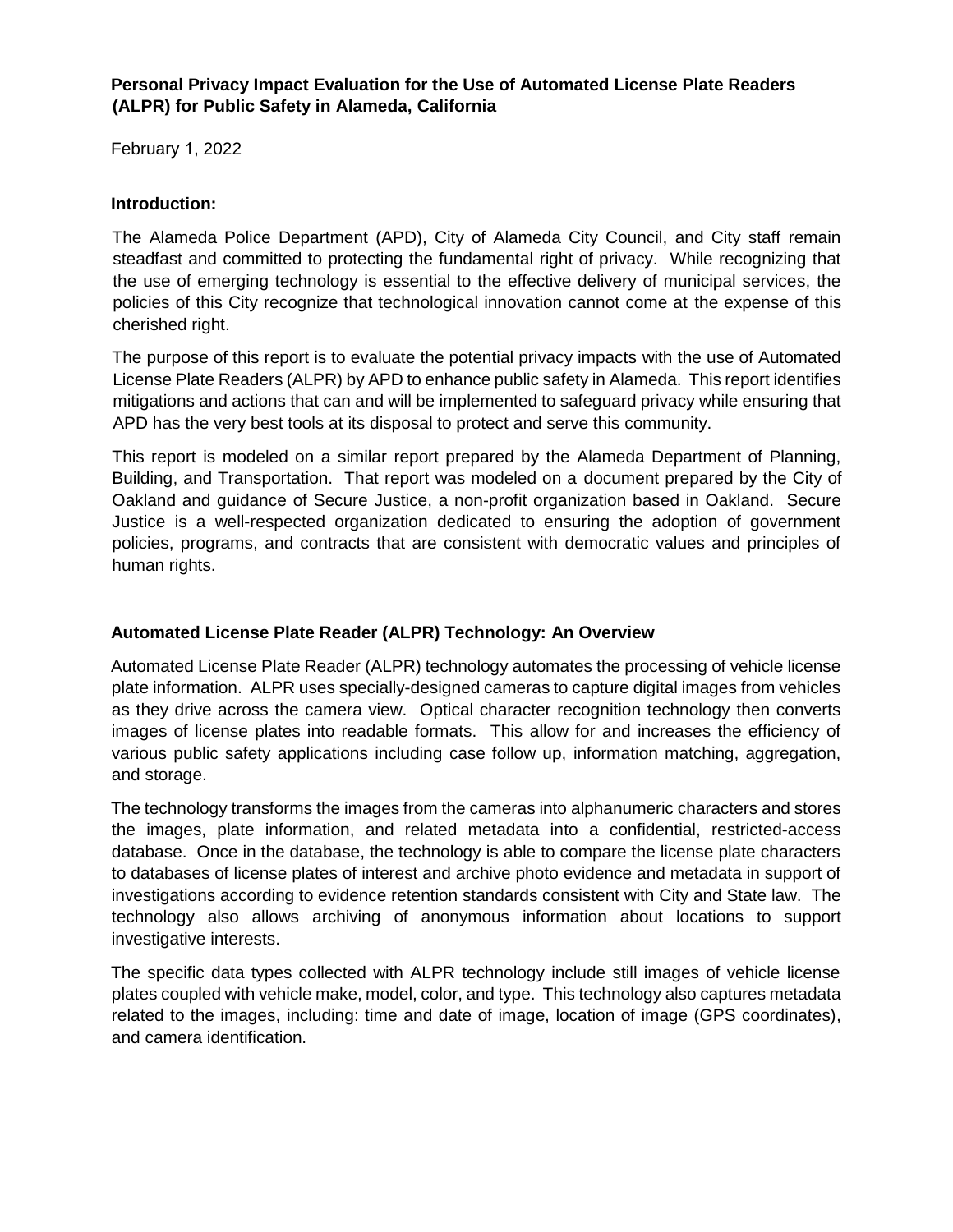# **Proposed Use and Benefits of ALPR Technology in Alameda**

The APD propose the use of ALPR technology for public safety purposes throughout the City.

Staff expects the ALPR system to:

- Save staff time and taxpayer dollars in the ongoing effort to promote public safety;
- Increase the productivity of APD staff by not only automating the manual process of capturing license plate information but time-stamping the images to enhance, improve and expedite investigative analysis;
- More rapidly evaluate key data points in emergent situations to increase public awareness of vehicles of interest.

#### **Potential Impacts of ALPR use on Civil Liberties and Privacy**

The City of Alameda and APD recognize and understand the privacy and civil-liberties related concerns expressed by some members of the public over APD's use of ALPR. APD intends to use this technology as an investigative tool to locate vehicles involved in a crime or to assist in locating missing persons not to generally track the movement of individuals. However, the public may be concerned that the collection and analysis of this information over time could potentially be abused tor used to generate a detailed profile of an individual's movement.

Data scientists have shown they can accurately identify over 95% of individuals based 4 geospatial data points because human are creatures of habit, typically driving the same way to work, house of worship, and/or neighborhood grocery stores. This information can be valuable in identifying person(s) engaged in criminal activity. APD, however, acknowledges and recognizes that, without appropriate checks and balances, this information could negatively impact an individual's right to privacy. "Meta data" comprised of individual data points such as phone numbers or license plate numbers, like all data into today's hyper-connected world can be misused to erode privacy and other civil liberties.

Currently attempts to "de-identify" or anonymize data are lacking, due to modern day computing power and the sheer collection of data points available from public and private sources. Accordingly, APD will have strict use policies associated with ALPR and will hold violators and/or supervisors accountable for misuse.

APD recognizes that the specific potential impacts of the use of ALPR technology for public safety and enforcement on civil liberties and privacy, include:

Identity capture. The public may be concerned that ALPR will capture personally identifiable information without notice or consent. Although ALPR does not independently generate information that identifies vehicle occupants, license plate information can be used to determine the name of the vehicle's registered owner.

In addition, vehicle occupants or immediate surroundings (including addresses) could be captured by the technology. As a result, it is possible that individuals with access to this data could conduct additional research to identify the individual.

Misidentification. The public may be concerned that, if ALPR data is widely accessible and inaccurate, individuals may be misidentified as the person driving a vehicle that is engaged in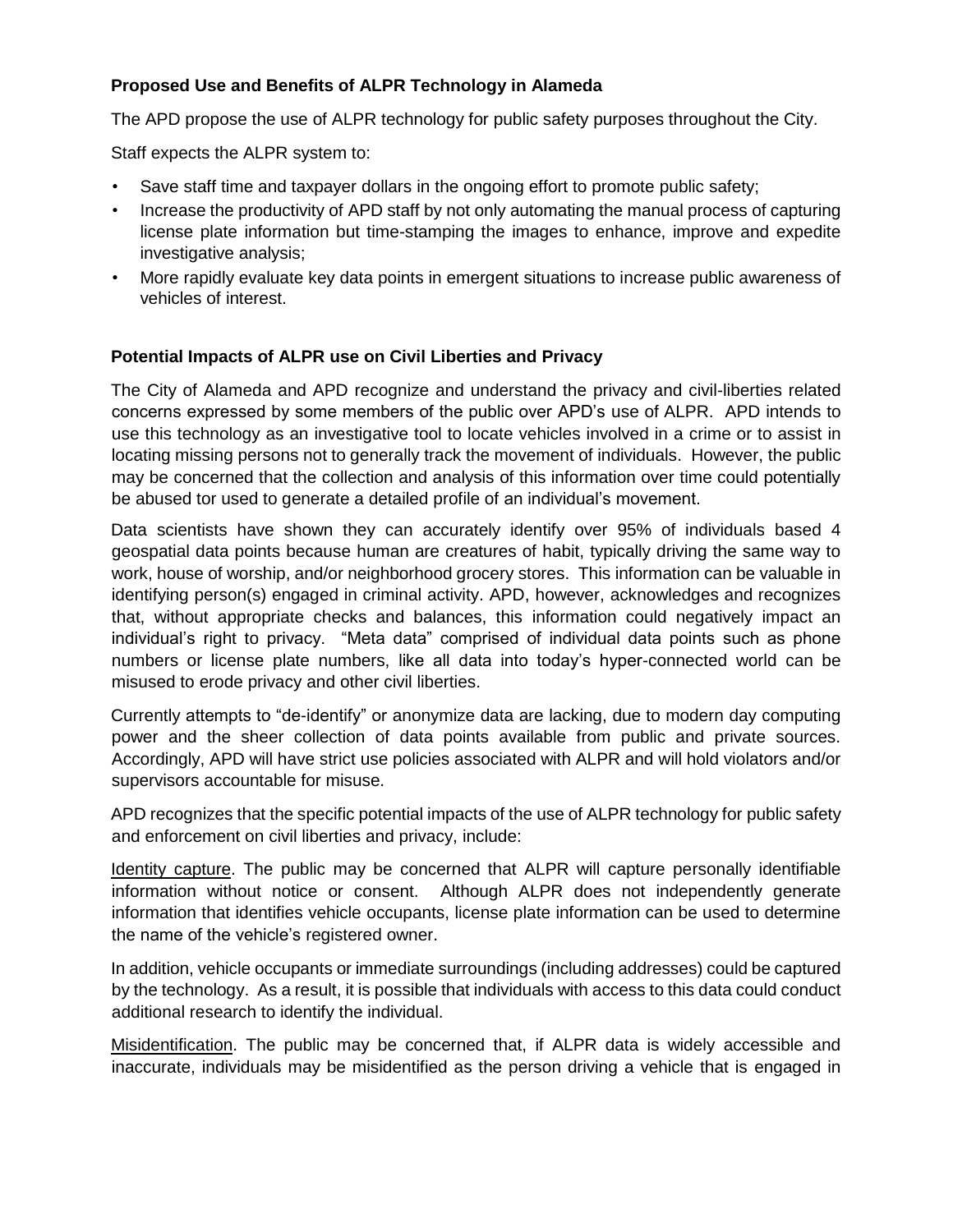criminal activity. Misidentification could lead to improper enforcement actions against the individual.

Activity monitoring. The public may be concerned that ALPR data will enable individuals' behaviors to be revealed to and/or monitored by the City or other government agencies, their partners or affiliates, companies interested in targeted marketing, and/or the public. Such concerns may include basic information about when individuals are in certain locations, as well as concerns about what government or individuals may infer from this data (i.e. marital fidelity, religious observance, or political activity). Although ALPR data is gathered from public places, this could conflict with an individual's expectation of locational privacy.

### **Mitigations and Actions to Eliminate or Minimize the Risk of Impacts to Privacy and Civil Liberties**

In recognition of the potential risks, the City of Alameda will take the following steps to mitigate any perceived potential risk inherent in collecting this data.

- I. Overall Program Design Mitigations
	- 1) APD will reduce the retention period from 6 months to 90 days and will only use ALPR technology according to the ALPR Use Policy as well as all applicable laws, policies and administrative instructions;
	- 2) APD will not use or deploy ALPR technology in a manner that is discriminatory, viewpoint based, or biased via algorithm;
	- 3) APD will maintain access and retention policies in line with industry standards and best practices.
	- 4) APD will only use ALPR to support public safety interests and investigations and will require supervisory approval for access.
	- 5) APD will conduct annual audits of ALPR data to ensure operators and administrators are following access, use, and retention policies;
	- 6) APD will keep the public informed about changes that would significantly affect privacy, civil rights, or civil liberties and commits to formal City Council presentation and approval for any access, use, or retention policy modifications.

Response to Specific Potential Impacts Mitigation:

- II. Identity capture and/or activity monitoring mitigations.
	- 1) APD will not use ALPR to collect any information that is not already captured manually;
	- 2) APD will aim to limit ALPR camera views, to the extent possible, to avoid capturing the faces of vehicle occupants or identifiable details or immediate surroundings;
	- 3) Where uninvolved personal identity information, such as faces and house numbers, is captured in still images that are retained for criminal investigations by the City or those acting on its behalf, that data will be obfuscated or cropped through technical means such that it is no longer identifiable or reasonably identifiable.
- III. Misidentification mitigations:
	- 1) APD will restrict ALPR data access to registered users, who will be properly trained and will only be able to access the ALPR database through a password-protected system;